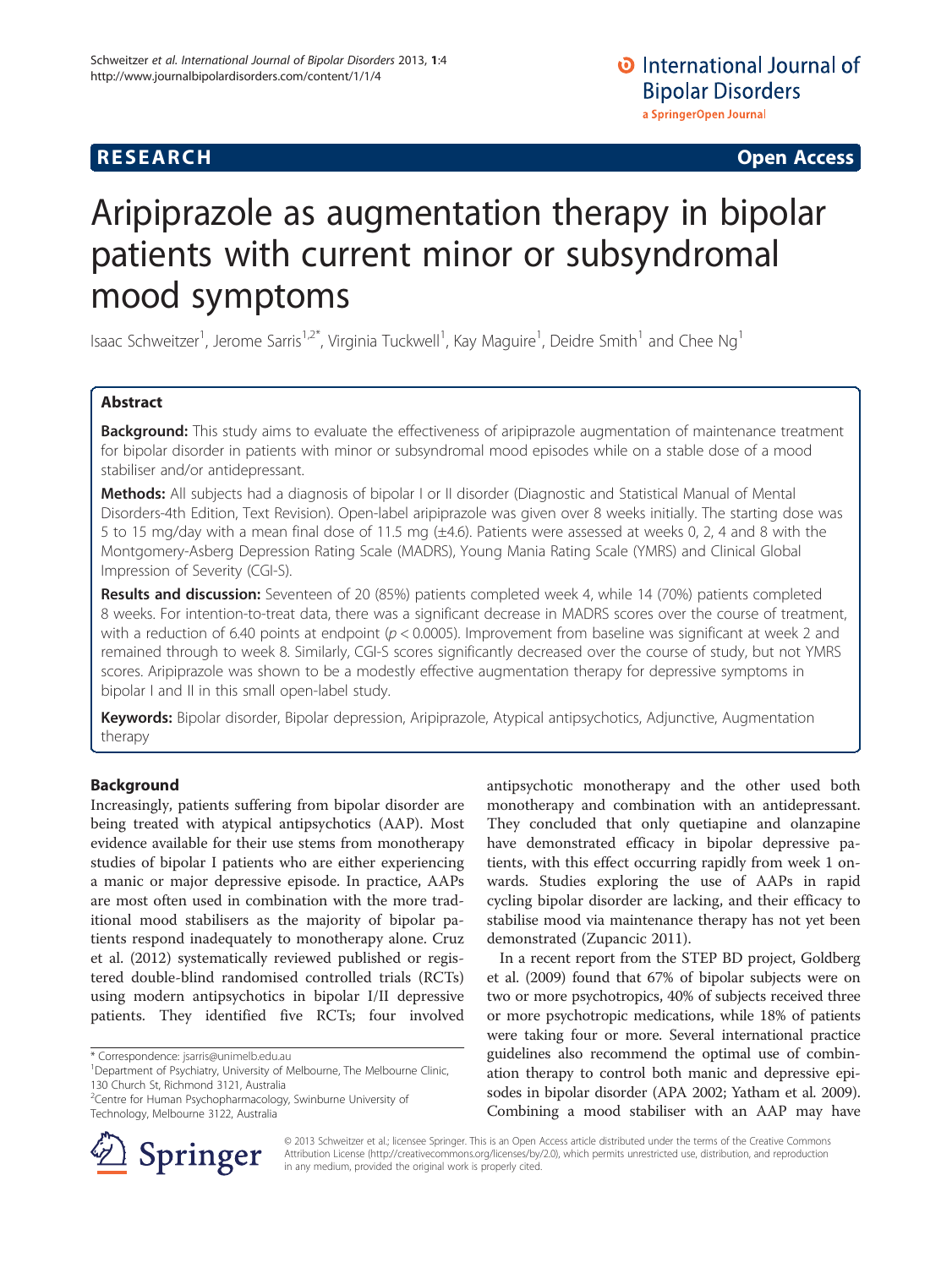therapeutic benefits, but these must be weighed against the additional side effect burden. These include extrapyramidal side effects and long-term metabolic and endocrine abnormalities. As Liauw and McIntyre ([2010\)](#page-4-0) comment, AAPs may evoke a different array of treatment-emergent adverse events than conventional agents; however, they do offer an improved therapeutic index when compared to conventional pharmacotherapies in bipolar disorder. A further clinical consideration involves the potential pharmacokinetic interaction which can occur between antiepileptics and second-generation antipsychotics such as aripiprazole (de Leon et al. [2012\)](#page-4-0). Additional human studies and post-market surveillance are advised to clarify the safety of combining aripiprazole with antiepileptics such as carbamazepine.

In several double-blind randomised controlled studies of acute mania, combinations of lithium or divalproex with the AAPs risperidone, quetiapine, olanzapine and aripiprazole have demonstrated significant beneficial effects compared with lithium or divalproex monotherapy. In fact, for severe manic states, combination therapy is recommended as a first-line treatment (Yatham et al. [2009](#page-4-0); Ketter [2008\)](#page-4-0). For maintenance treatment in bipolar disorder patients who responded acutely to the addition of quetiapine to lithium or divalproex, continuing this combination reduced the subsequent risk of relapse to depression, mania or mixed states compared to lithium or divalproex alone (Suppes et al. [2009](#page-4-0)). Comparable data, however, are not available for combination with other AAP (Yatham et al. [2005\)](#page-4-0).

In bipolar depressed patients, the evidence for added benefit from combination therapy with AAP has not been well studied. There is only one small double-blind randomised controlled study of aripiprazole as an augmentation agent in bipolar disorder. Quante et al. ([2010](#page-4-0)) investigated 23 inpatients with Diagnostic and Statistical Manual of Mental Disorders-4th Edition (DSM-IV)-diagnosed bipolar major depression (Hamilton Depression Rating scale  $(HAM-D) \ge 20$ ) with a pre-existing stable regimen of lithium or valproate for at least 1 week. After inclusion, all patients were given adjunctive citalopram and either aripiprazole  $(n = 12)$  or placebo  $(n = 12)$  for 6 weeks. After 6 weeks of treatment, both groups had a significant reduction of HAM-D-rated depression of −18.71 for aripiprazole and −15.33 for placebo; however, this was not statistically significant between the groups. A noted deficit of this pilot study was the small sample, and as both groups responded well to citalopram, there was little chance for augmentation with aripiprazole to provide greater efficacy.

A common ongoing cause of suffering and disability in bipolar disorder is residual symptoms, usually either minor or subsyndromal depression (Strakowski [2007\)](#page-4-0); it is for these symptoms that augmentation with another

agent such an AAP is often attempted but for which there is virtually no data. Aripiprazole has a unique pharmacological mode of action that differs from current antipsychotics. It is a partial agonist that modulates dopamine activity (Yatham et al. [2005\)](#page-4-0). Aripiprazole acts as a functional antagonist in a hyperdopaminergic environment and a functional agonist in a hypodopaminergic environment (Keck and McElroy [2003\)](#page-4-0). There is evidence that bipolar disorder is associated with an alteration of the dopaminergic system, with increased dopamine function in mania and deficient function in depression (Keck and McElroy [2003\)](#page-4-0). As a partial D2 receptor agonist, aripiprazole may therefore be well placed to correct both a functional deficiency and overactivity. Moreover, aripiprazole is also an antagonist at serotonin 5-HT2A receptors, a partial agonist at 5-HT1A receptors and an inhibitor of the 5-HT transporter (Yatham et al. [2005](#page-4-0)). These properties of aripiprazole have been hypothesised to mediate its putative antidepressant effects.

There is a need for further studies of AAP as combination or augmentation agents as they are more broadly being used in bipolar disorders. Therefore, the aim of this study was to evaluate the effectiveness of aripiprazole augmentation of maintenance treatment for bipolar disorder in patients with minor or subsyndromal mood episodes while on a stable dose of mood stabiliser and/or antidepressant.

# **Methods**

All subjects were outpatients, aged 18 years and above who had a diagnosis of bipolar I or II disorder confirmed by the Structured Clinical Interview for DSM-IV Axis I Disorders - Clinician Version. Patients were experiencing ongoing clinically significant symptoms but did not meet the full DSM-IV TR criteria for either major depressive episode or mania or mixed episode. All patients had been on a stable dose of a mood stabiliser and/or antidepressant at an adequate dose for at least 8 weeks prior to study entry. At baseline, all patients were interviewed and examined by a psychiatrist (IS or CN) to determine the diagnosis and suitability for entry to the study. Two research assistants who were trained in the use of the scales and who were tested for inter-rater reliability were used to assess the patients. All female patients of childbearing potential needed to use a medically accepted means of contraception. All participants provided written informed consent and were able to understand and comply with the requirements of the study. The study was approved by the Research and Ethics Committee at The Melbourne Clinic.

Patients who met one or more of the following criteria at enrolment were excluded from the study: (1) use of antipsychotic medication within 30 days of commencement of study, (2) use of depot antipsychotics during the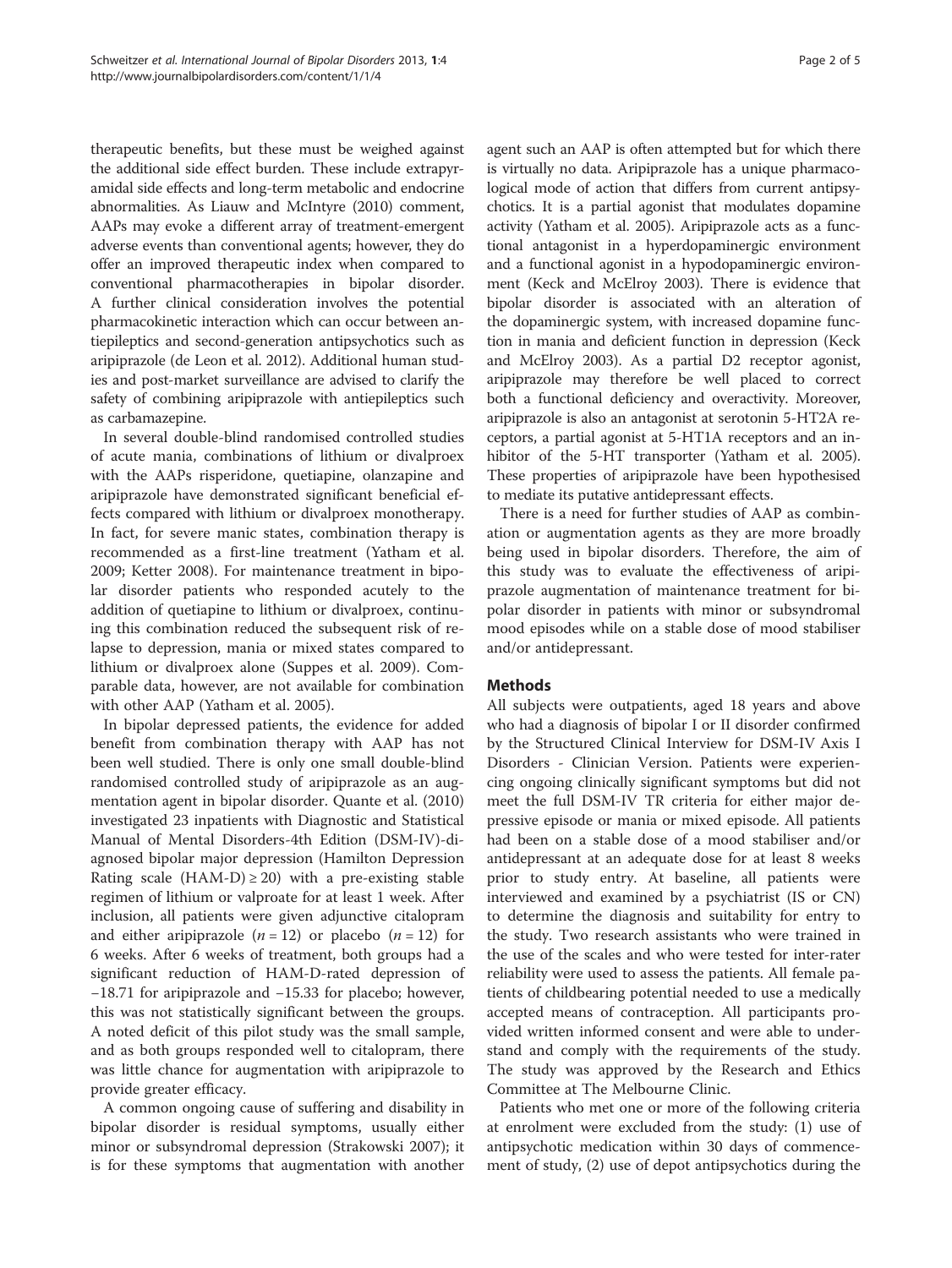last 8 weeks, (3) received ECT within the past 6 months, (4) current pregnancy or lactation, (5) current DSM-IV substance or alcohol dependence, (6) unstable or inadequately treated clinically significant medical illness, (7) current DSM-IV TR psychiatric diagnosis other than bipolar disorder and (8) significant risk for suicide.

Aripiprazole was administered in an open-label manner at a starting dose of 5 to 15 mg/day at baseline. After 2 weeks, the dose could be increased by 5 mg/day, then by a further 5 mg/day at week 4 and a further 5 mg/day at week 6, to a maximum of 30 mg/day, as clinically indicated. After week 8 of the study period, a 6-month extension period was permitted for those who responded to the treatment provided they agreed to ongoing two monthly assessments. At completion of the study or early termination, the dose was down-titrated if on more than 15 mg/day. The dose was reduced by 10 mg/day over a week.

Patients were assessed at weeks 0, 2, 4 and 8 with the Montgomery-Asberg Depression Rating Scale (MADRS), Young Mania Rating Scale (YMRS) and Clinical Global Impression of Severity (CGI-S). Tolerability was assessed using the Simpson and Angus scale (SAS), the Barnes Akathisia scale (BAS), the Abnormal Involuntary Movements scale (AIMS) and reports of adverse events. The changes in MADRS, YMRS and CGI-S scores from baseline to week 8 were analysed using one-way repeated measures analysis of variance (ANOVA) and last observation carried forward analysis. Responders as defined by a ≥50% decrease in MADRS and remission as a MADRS score of ≤8 were calculated.

### Results

Twenty-one patients entered the study, and follow-up ratings were available for 20 subjects. Patient demographics and clinical features at baseline are listed in Table 1. Seventeen (85%) patients completed week 4, while 14 (70%) patients completed 8 weeks. There were three (15%) patients taking one or more mood stabiliser (carbamazepine, lithium, valproate), 12 (60%) patients taking both a mood stabiliser (carbamazepine, lamotrigine, lithium, valproate) and an antidepressant (escitalopram, fluvoxamine, mirtazepine, moclobemide, tranylcypromine, sertraline, venlafaxine), while five (25%) patients were taking only an antidepressant (fluvoxamine, tranylcypromine, sertraline, venlafaxine).

There was a significant decrease in MADRS scores over the course of treatment  $(F = 11.17; df = 3, 17; p < 0.0005)$ . The improvement from baseline was significant at week 2 and remained so through to week 8 (Figure 1). On intention-to-treat at study endpoint, pooled MADRS scores reduced from  $20.45(\pm 7.78)$  to  $14.05(\pm 8.68)$ , with a reduction of 6.40 points. Similarly, CGI-S scores significantly decreased over the course of study  $(F = 15.84;$ 

Table 1 Baseline demographics and clinical features of patients in study

| Patient demographics and clinical features |             |
|--------------------------------------------|-------------|
| Bipolar diagnosis, n (%)                   |             |
| Bipolar I                                  | 6(30)       |
| Bipolar II                                 | 14 (70)     |
| Females, n (%)                             | 10 (50)     |
| Caucasians, n (%)                          | 20 (100)    |
| Age (years), mean (SD)                     | 47.9 (12.4) |
| MADRS, mean (SD)                           | 20.5(7.8)   |
| Range                                      | 6 to 36     |
| YMRS, mean (SD)                            | 7.5(6.5)    |
| CGI-S, mean (SD)                           | 4.2(0.7)    |
| Range                                      | $2$ to 5    |
| Weight (kg), mean (SD)                     | 89.6 (19.6) |
| Starting dose (mg), mean (SD)              | 8.8(3.2)    |
| Range                                      | 5 to 15     |
| Endpoint dose (mg), mean (SD)              | 11.5(4.6)   |
| Range                                      | 5 to 20     |

 $df = 3$ , 17;  $p < 0.0005$ ), and again, this was significant from week 2 through to week 8. No correlation was found between the dose of aripiprazole and reduction of MADRS or CGI-S scores. There was no significant difference in YMRS scores over the study. Observed case analysis resulted in similar findings. Eight (40%) patients met MADRS response criteria while seven (35%) patients were classified as MADRS remitters at the last evaluation, whereas seven (50%) of the 14 patients who completed 8 weeks were classified as both responders and remitters.

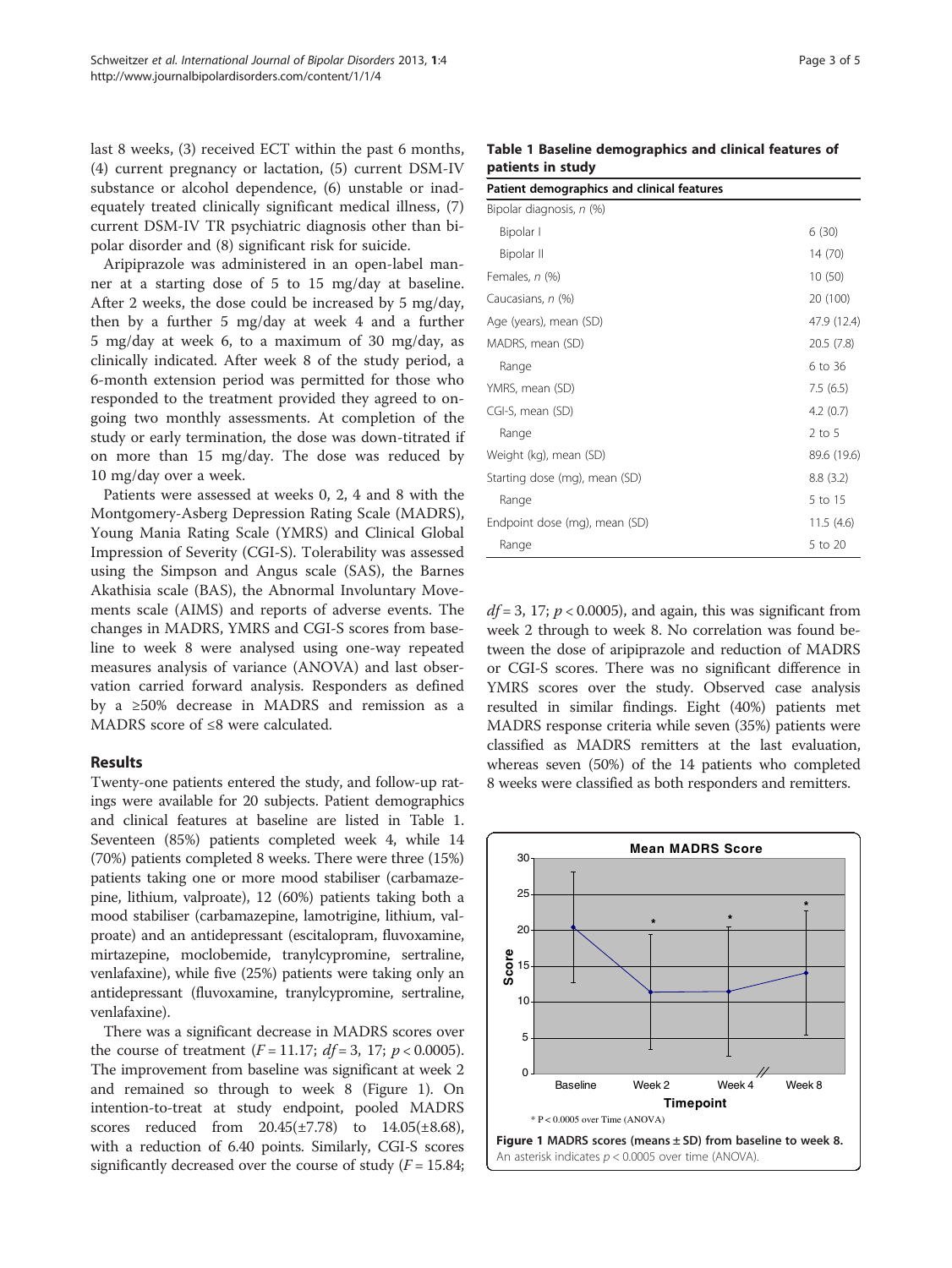When the data for the 14 bipolar II patients were examined separately, there was a significant improvement in MADRS scores over the course of treatment  $(F = 7.39)$ ;  $df = 3$ , 11;  $p = 0.006$ ). Improvement from baseline was significant at week 2 and week 4, but not at week 8, with a reduction of −5.07 on the MADRS from baseline  $(p = 0.058)$ . CGI-S was similarly significantly improved from baseline to weeks 2 and 4, but not week 8. There was no significant improvement for YMRS at any of the time points. Response and remission rates were slightly lower in the bipolar II group only.

One subject withdrew before week 2 due to flu-like symptoms with no follow-up ratings. Three patients discontinued their treatment before week 4 and a further three before week 8 due to akathisia (1), agitation and anxiety (1), mild hypomanic symptoms (2) and inadequate efficacy (2). There were no significant differences in SAS, BAS or AIMS scores from baseline to week 8 either for the whole group or for the bipolar II group only. Nine patients continued with aripiprazole following the acute study. Two patients discontinued within the first 2 months due to relapse, five maintained their improvement for 6 months, and a further two patients continued for 11 to 12 months.

# **Discussion**

Aripiprazole was shown to be a modestly effective augmentation therapy for depressive symptoms in bipolar I and II disorders in this small open-label study. The patients in this sample did not meet DSM-IV criteria for a major depressive episode or mania or hypomania but were on stable maintenance medications with suboptimal mood symptom control. It is notable that aripiprazole was able to provide some improvement in this sample that were nonetheless significantly depressed. In our overall analysis, augmentation with aripiprazole did not significantly lower YMRS from week 0 to 8, but this is most likely due to the low mean YMRS of our patients at baseline. However, there were four patients with high YMRS at baseline (mean YMRS 19, range 16 to 22), and all were improved at week 8 with a mean YMRS of 3 (range of 0 to 4).

There have been two large double-blind randomised placebo-controlled trials of aripiprazole monotherapy in patients suffering from bipolar I and experiencing a major depressive episode (Thase et al. [2008\)](#page-4-0). In both of these studies, aripiprazole monotherapy was no more effective than placebo at end point (week 8). The aripiprazole-treated patients were significantly more improved in the MADRS from weeks 1 to 6 for one study and for weeks 1 to 3 and 5, but separation from placebo was lost in the later weeks. The authors speculated that the dosing regimen may have been too high (starting dose of 10 mg) or titration was too rapid (5-mg increments per week) for this patient group, resulting in unexpectedly high rates of discontinuation. A metaanalysis of these RCTs ( $n = 690$ ) (Fountoulakis et al. [2011](#page-4-0)), however, revealed a significant difference at week 8 in favour of treatment over placebo ( $p = 0.038$ ). Regardless, the weak effect size of  $d = 0.17$  and small relative reduction of −1.12 in the MADRS point to a limited benefit for its use as a monotherapy in bipolar depression.

There have been six open-label case studies of aripiprazole augmentation in bipolar depression (Ketter et al. [2006;](#page-4-0) Kemp et al. [2007](#page-4-0); McElroy et al. [2007;](#page-4-0) Dunn et al. [2008;](#page-4-0) Sokolski [2007](#page-4-0); Mazza et al. [2008](#page-4-0)). Three of the studies were retrospective chart reviews of patients with treatment-resistant depression (Ketter et al. [2006](#page-4-0); Kemp et al. [2007](#page-4-0); Sokolski [2007\)](#page-4-0), and all but one study included both bipolar I and II patients (Sokolski [2007](#page-4-0)). Three studies included patients on aripiprazole monotherapy (McElroy et al. [2007;](#page-4-0) Dunn et al. [2008](#page-4-0); Mazza et al. [2008](#page-4-0)). All studies reported improvement in depressive symptoms regardless of whether patients were on monotherapy or augmentation with aripiprazole. Response rates were 42% to 65% for the prospective studies. The study reporting the highest percentage of improvement (65%) was the largest ( $n = 85$ ) and the longest (16 weeks) (Mazza et al. [2008\)](#page-4-0). The most troublesome side effect was akathisia, ranging from 21% to 42% of patients. Aripiprazole was well tolerated in this study perhaps because of the low doses used with a mean final dose of only 11.5 mg. Other open augmentation studies found higher rates of akathisia than this study, which may be due to the higher doses used.

# Conclusions

Our study was limited by having an uncontrolled openlabel design and a small sample size, while the maintenance therapies were also not standardised. Further, as the sample was modest, we could not ascertain which medications (as monotherapies or combinations) were more effective in combination with aripiprazole. Regardless, this pilot study adds to the evidence base for the potential utility of aripiprazole in both bipolar I and II patients who have ongoing subsyndromal depressive symptoms rather than suffering from a major depressive episode. Minor and subsyndromal depressive episodes continue to be the most common symptoms affecting bipolar patients and lead to significant impoverishment of quality of life and disability (Judd et al. [2002](#page-4-0)).

The implications of this study for supporting longerterm adjunctive treatment of aripiprazole in bipolar disorder are unknown. As this study and previous adjunctive trials are typically conducted over 6- to 8-week periods, longer-term studies are required to establish whether effectiveness of using aripiprazole may continue in this population. Of note, in our study, the main effect